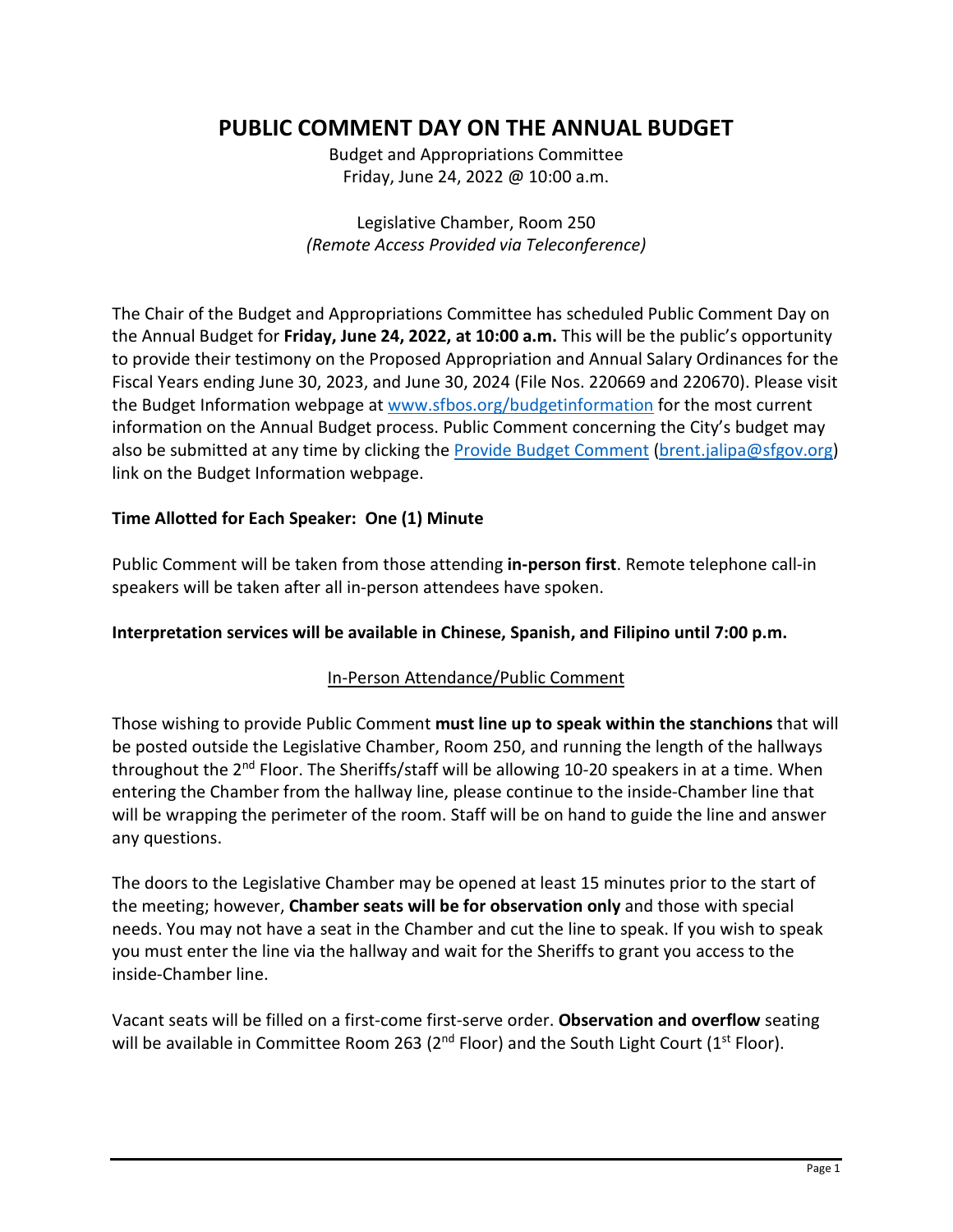**Masking is recommended**, but not required. There are no social distancing requirements at this time.

Priority will be given to those in-person who require **special accommodations**, such as those with a disability, the elderly, or persons with young children (under age 5). Those with special needs are encouraged to arrive between 9:45 a.m. and 12:00 noon. A separate line will be formed outside the Chamber for those requiring special accommodations.

**Videos/Documents** to be shown during an individual's comment time must be submitted 48 hours in advance (no later than Wednesday, June 22, 2022), in order to be tested and vetted beforehand. The A/V system in the Chamber does not work with the hybrid system; any documents brought on the day of will not be displayed. Email Videos/Documents to: [bos.legislation@sfgov.org](mailto:bos.legislation@sfgov.org) with the name of the individual who will be requesting it to be displayed when it is their turn in line. Videos should be no longer than one (1) minute and will be played in-lieu of the Remote Callers verbal comments.

Individuals should stand in line to speak and not gather in a group at the podium; only one person is allowed at the podium at any given time to speak, unless during interpretation or if an individual is speaking on behalf of an entire group (see below for more direction on Group Presentations).

Board procedures prohibit saving seats or standing idly (not in line) in the Chamber.

Group Public Comment (In-Person):

- One individual attendee may speak on behalf of an entire group
- Groups are required to stay together in line; and
- When the allotted speaking time is over, the entire group must exit the Chamber.

After providing Public Comment, speakers attending in-person will be required to exit the Chamber. After exiting the Chamber, individuals are welcome to view the remainder of the proceedings from the designated overflow areas.

Remote Access/Public Comment (via Telephone) (see [Remote Meeting Call-In](https://sfbos.org/remote-meeting-call) webpage ~ [https://sfbos.org/remote-meeting-call\)](https://sfbos.org/remote-meeting-call)

The Public Comment telephone line will be opened when the meeting is convened. In-Person Public Comment will be taken first, which means Remote Public Commenters may be waiting a significant amount of time before they go to the remote system.

Please see the Budget and Appropriations Committee Agenda for the telephone number and Meeting ID or visit the [Remote Meeting Call-In](https://sfbos.org/remote-meeting-call) webpage. When you have entered the remote system, you will need to press \*3 to enter the line to speak. A system prompt will indicate *"you have raised your hand,"* please wait for the system to indicate *"you have been unmuted"* and that will be your queue to begin your comments.